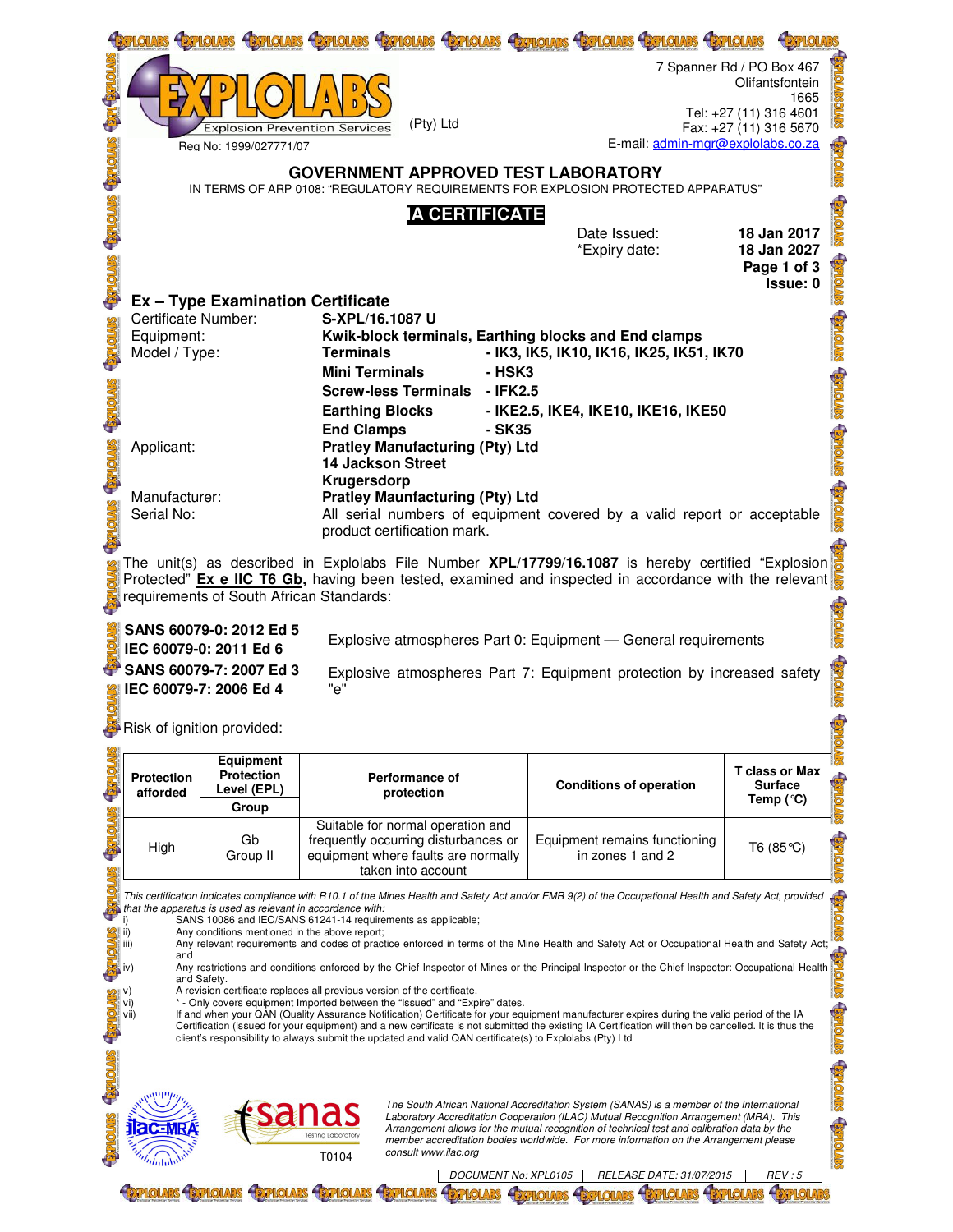

The IK and HK range of terminals were manufactured from Zytel 101F/135F PA66 polyamide material. The IK and HK range of terminals was din rail mounted and secured by means of end connectors. The conductive parts of the terminal were manufactured from Nickel plated brass grade CuZn39Pb3 the fasteners used were zinc plated rolled steel fasteners. For the electrical rating and conductor size refer to Table 1.

Genours Genours Genours Genours Genours Genours Genours Genours Genours Genours Genours

## **Screwless Terminal IFK2.5:**



The IKF screwless terminals were manufactured from Zytel 101F/135F PA66 polyamide material. The terminals were din rail mounted and secured by means of end connectors. The conductive parts of the terminal were manufactured from Nickel plated brass grade CuZn39Pb3. For the electrical rating and conductor size refer to Table 1.

# **Earthing Blocks:**



The IKF range terminals were manufactured from Zytel 101F/135F PA66 polyamide material. The terminals were din rail mounted.

# **End Clamp type SK37:**



The end clamps was manufactured from Zytel 101F/135F PA66 polyamide material. The end clamps was din rail mounted and used to secure terminals on a din rail.

## **Table 1**

| <b>Type</b>                  | <b>Rated Current</b><br>(Ampere) | <b>Cross-section</b><br>(mm <sup>2</sup> ) | <b>Rated Voltage</b> |
|------------------------------|----------------------------------|--------------------------------------------|----------------------|
| IK <sub>3</sub>              | 15A                              | 1.5 to 2.5                                 | 550                  |
| IK <sub>5</sub>              | 21A                              | 4.0 to 6.0                                 | 550                  |
| <b>IK10</b>                  | 37A                              | 10.0                                       | 550                  |
| <b>IK16</b>                  | 47A                              | 16.0                                       | 550                  |
| <b>IK25</b>                  | 63A                              | 25.0                                       | 550                  |
| <b>IK51</b>                  | 98A                              | 35.0 to 50.0                               | 550                  |
| <b>IK70</b>                  | 121A                             | 70.0                                       | 550                  |
| IFK2,5                       | 15A                              | $0.2$ to 4                                 | 550                  |
| HK <sub>3</sub>              | 15A                              | $0.5$ to 4                                 | 550                  |
| IKE4                         | N/A                              | $0.5$ to $4$                               | N/A                  |
| IKE <sub>10</sub>            | N/A                              | 4 to 10                                    | N/A                  |
| IKE <sub>16</sub>            | N/A                              | $0.5$ to 16                                | N/A                  |
| IKE50                        | N/A                              | 50.0                                       | N/A                  |
| $\overline{\text{IK}}$ E2,5E | N/A                              | 2.5                                        | N/A                  |
| <b>SK35</b>                  | N/A                              | N/A                                        | N/A                  |

*DOCUMENT No: XPL0105 RELEASE DATE: REV : 5*  **BEFLOLARS BEFLOLARS &B**